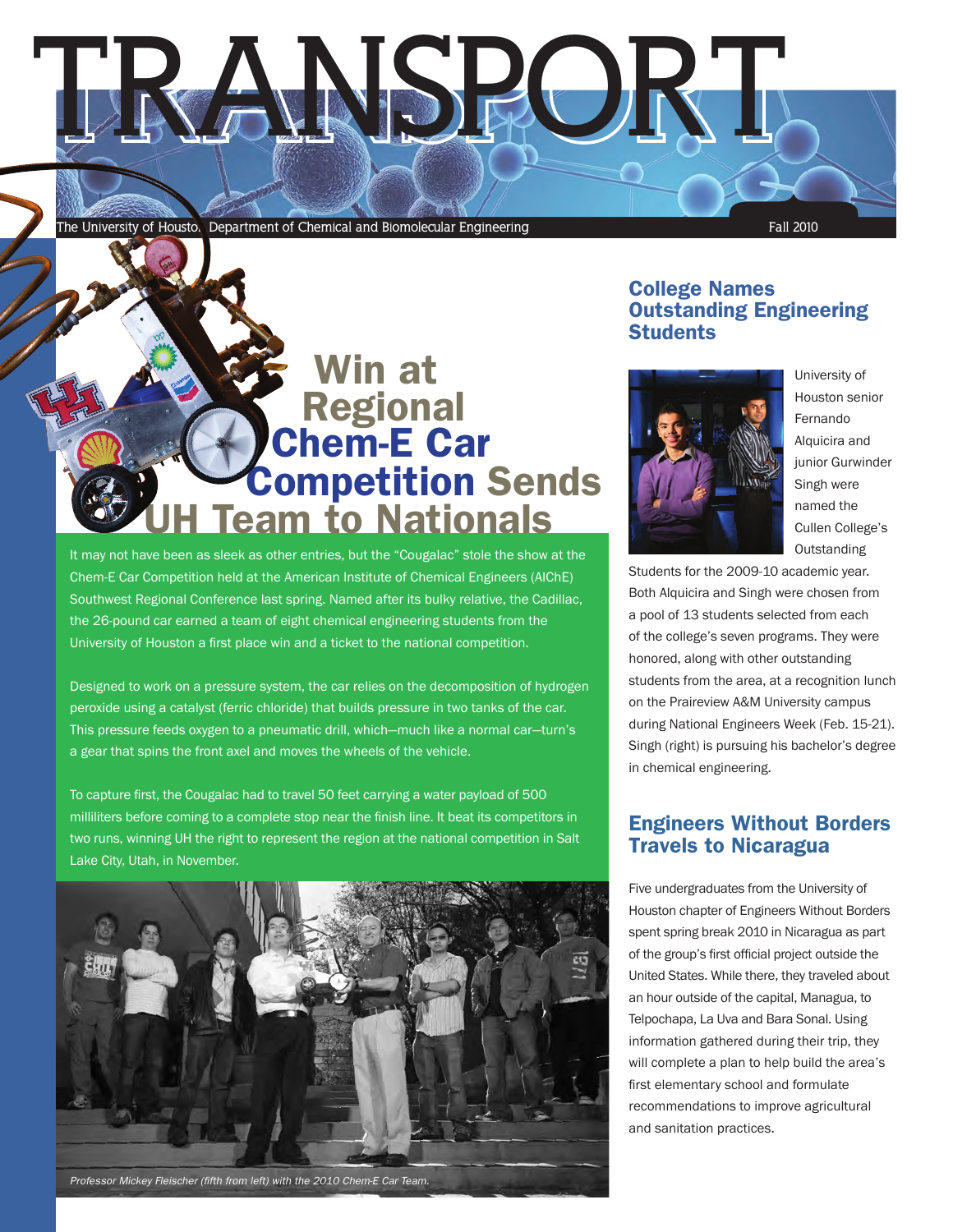

O n behalf of the Department of Chemical and Biomolecular Engineering, I would like to extend a warm welcome to our new faculty members — Jacinta Conrad, Megan Robertson, Navin Varadarajan and Thomas Holley. Jacinta, Megan and Navin are tenure track assistant professors with research interests in colloidal materials, sustainable polymers and biotechnology, respectively. Tom takes over as the director of our Petroleum Engineering Program from Raymond Flumerfelt, the interim director for the past year and a half. Ray has been instrumental in making our new undergraduate degree in petroleum engineering a success and we appreciate his time and efforts.

The undergraduate laboratory has been the centerpiece of the undergraduate student experience for years and we are in the process of remodeling and restructuring it. As a first step, the senior lab was remodeled last summer and now offers distance education media capabilities. Thanks to the generous support of BP, a wind energy testing experiment will now be a part of the senior undergraduate laboratory experience. We'd like to thank alumni Gabe Cuadra and Lizzie Nguyen for helping coordinate this initiative at BP. This will complement other "green" energy experiments such as synthesis and testing of biodiesel and the fuel cell test station that are already a part of the laboratory.

The growth of large centers is vital for the growth of the research in the department. The Texas Diesel Testing and Research Center, directed by Mike Harold and Mickey Rooks, recently underwent a major expansion, doubling its size and increasing its capabilities to research and test retrofit devices that reduce the amount of harmful pollutants emitted from heavy-duty diesel engine exhaust. The expansion, funded with a grant from the Texas Commission on Environmental Quality, cost more than \$9 million and took roughly a year to complete. Located in what is now the University of Houston Energy Research Park, the diesel center now occupies 12,000 square feet and houses more office and functional laboratory space as well as advanced emission testing equipment.

The petroleum engineering program will be shifting its activities entirely to the UH Energy Research Park, where an existing building is undergoing significant remodeling and will be ready for occupation in January 2011. The facility will host the academic program (i.e., classrooms and labs), the faculty and staff, and the three research laboratories for petroleum engineering faculty when it is completed in April 2011.

amanas

Ramanan Krishnamoorti *Dow Chair Professor and Department Chair*



BP Annual Gift to Support Wind Lab, Students

As part of an annual contribution to the University of Houston, BP representatives and chemical engineering alumni Gabriel Cuadra ('88) and Lizzie Nguyen ('06) presented a \$85,500 check to Dean Joseph Tedesco (second from left) in support of educational initiatives at the Cullen College. The largest portion of the gift will support the college's Wind Energy Undergraduate Laboratory Experiment. BP has committed \$50,000 to the UH Department of Chemical and Biomolecular Engineering to construct a wind tunnel for students to learn the fundamentals of converting wind energy to electrical power.

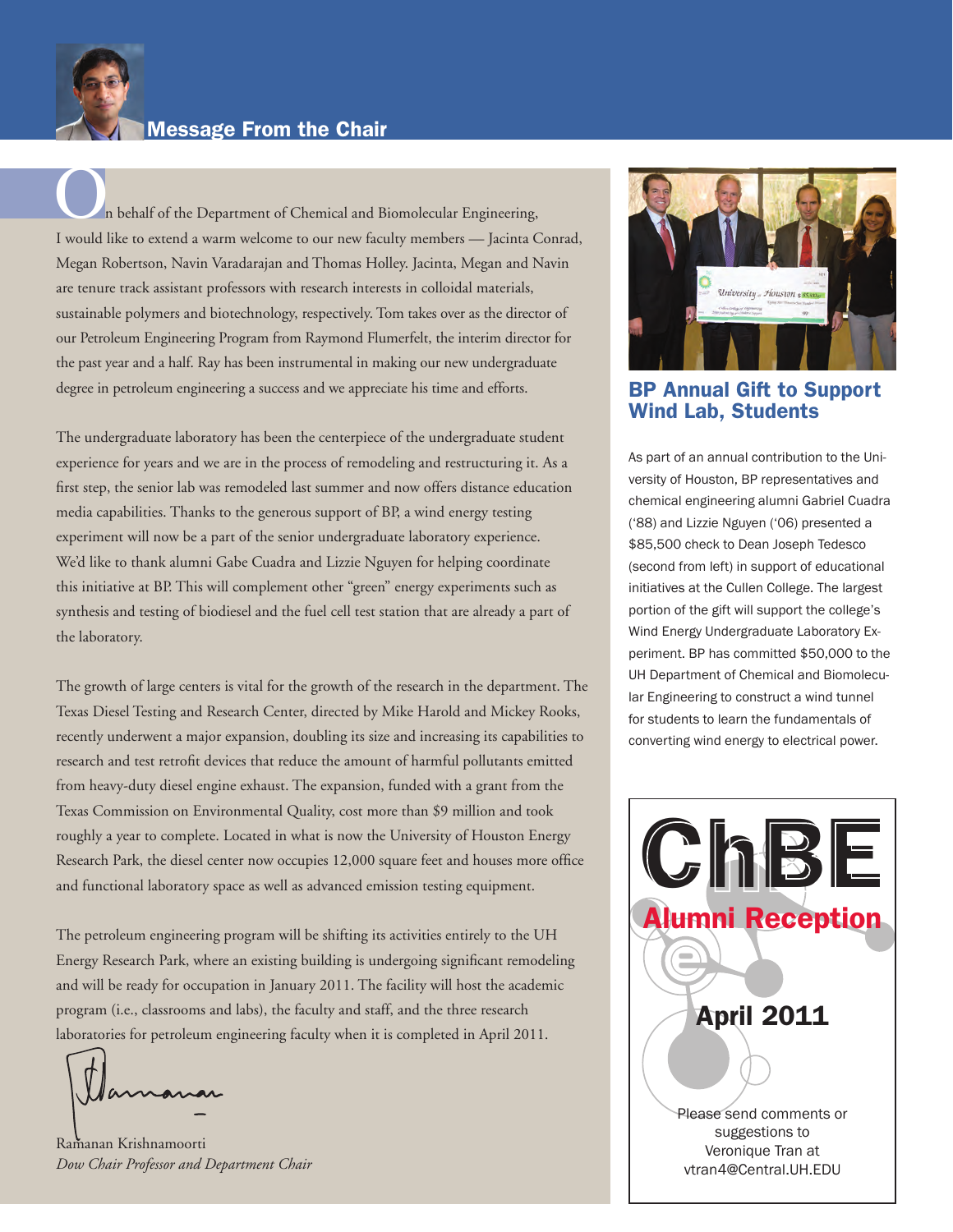

### New Faculty



Jacinta Conrad Jacinta C. Conrad joined the department

as an assistant professor this spring. After receiving a Ph.D. from Harvard University in 2005, she worked as a postdoctoral research associate in the Department of Materials Science and Engineering at the University of Illinois at Urbana-Champaign under the direction of Professor Jennifer A. Lewis. Conrad's research has focused on investigating the flow properties of complex fluid systems. More specifically, she characterized static and dynamic heterogeneities in colloidal glasses, and investigated the phase behavior and rheological properties of colloidal gels. Currently she is working on problems involving fundamental and applied properties of colloidal flow. In the future she will work to exploit microfluidic and microfabrication techniques to produce novel microstrostructured materials for transport studies and energy applications and to elucidate the interplay between confinement and flow properties for complex fluids and soft materials. Applications of this research include biofluid transport, bioremediation and water purification.



Thomas K. Holley Thomas K. Holley was appointed the new director of the Petroleum Engineering Program this spring. He received his Ph.D. in physics from the University of Wisconsin in 1982 while working C. Lin. After the completion of his degree, he took a job at Shell Oil Company, where he enjoyed a successful career in research, teaching, recruiting and management. His initial goal the Petroleum Engineering Program is solidifying the undergraduate program, including hiring full-time faculty to lead a sustainable research program, remodeling a facility in the UH Energy Research Park to house both undergraduate teaching classrooms as well as research laboratories, and revising and then implementing the undergraduate curriculum. This task is the initial phase of a six-year plan to grow a full-fledged Petroleum Engineering department at the Cullen College.



### Megan Robertson

Megan L. Robertson joined the department as an assistant professor this fall. She received her Ph.D. in chemical engineering from the University of California, Berkeley in 2006, advised by Professor Nitash P. Balsara. Her

graduate research focused on the design of block copolymer surfactants for the preparation of nanostructured materials from immiscible polymers. Following graduation, Robertson worked as a senior scientist at Rohm and Haas (now part of Dow Chemical) in Spring House, Pa. on the structural characterization of colloidal dispersions under shear and the emulsion polymerization of polymer latex. She then went to the University of Minnesota as a postdoctoral research associate in the Department of Chemistry, advised by Professor Marc A. Hillmyer. Her postdoctoral research focused on improving the physical properties of polymers derived from renewable, non-petroleum sources. Her research at UH will focus on the interface between polymer chemistry and physics to produce nanostructured polymeric materials for a variety of applications. More specifically, she will focus on the derivation of materials from renewable sources and biodegradable materials for biomedical applications.



### Navin Varadarajan

Navin Varadarajan joined the department as an assistant professor this fall. He received his Ph.D. in chemistry from The University of Texas at Austin in Dec. 2006. His dissertation work was done under the supervision of Professor

George Georgiou and Professor Brent Iverson and focused on a combination of molecular biology, biotechnology and chemistry applied specifically to protease engineering. After obtaining his degree, he stayed at UT as a post-doctoral researcher working on proteases that selectively recognize post-translational modifications (sulfo-tyrosine and 3-nitro tyrosine) and also simultaneously worked on engineering single chain fragments specific for light-modulated antigens. Prior to joining UH, he was a post-doctoral researcher at the Massachusetts Institute of Technology Chemical Engineering Department, where he worked with Professor Chris Love to develop high-throughput immunological assays to study Human Immunodeficiency Virus - 1/HIV-1 infection. His research interests include the development of high-throughput screens designed to characterize a wide range of functions ranging from the properties of protiens in single cells to antigen mediated celluar cytotoxicity.